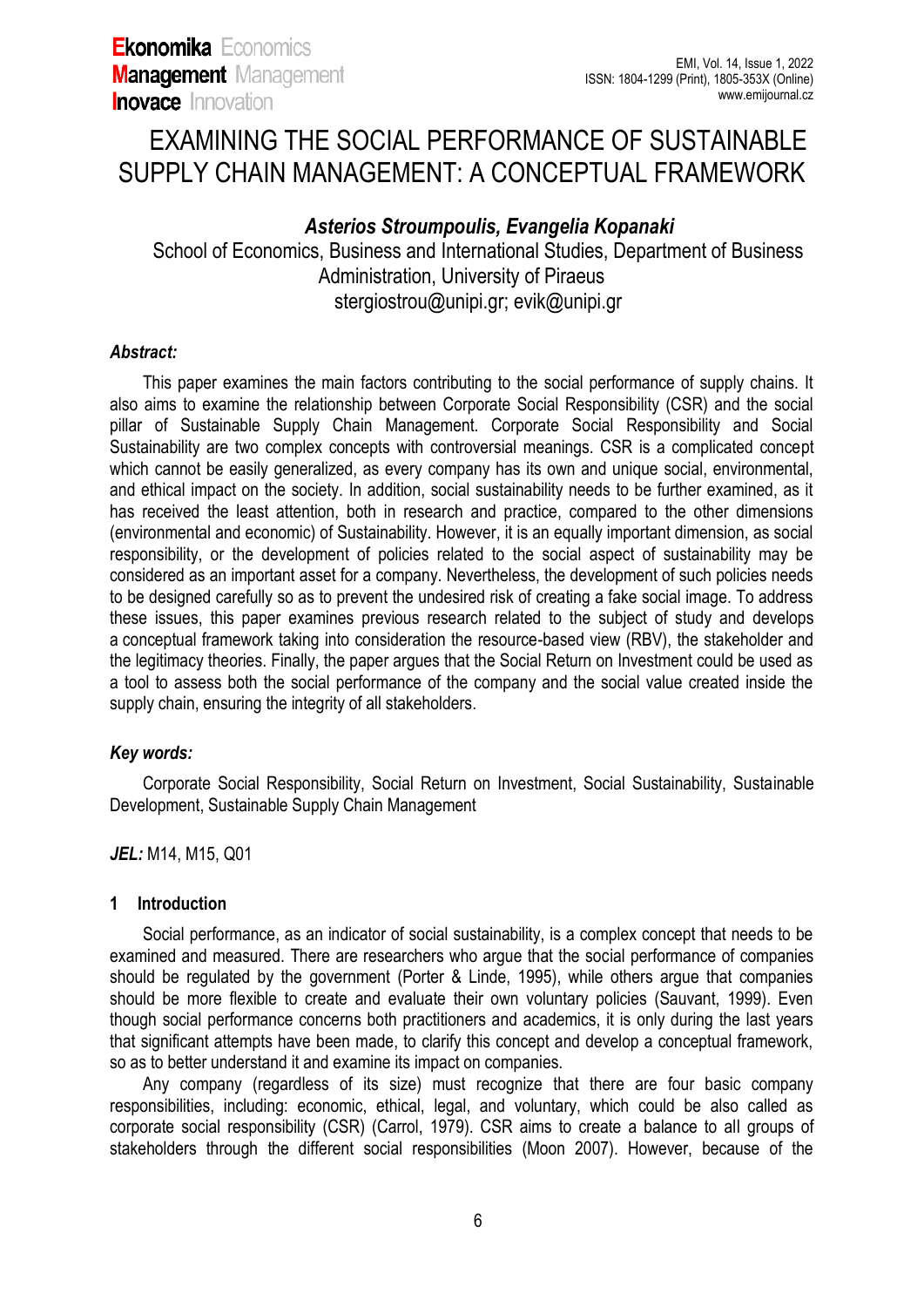complex nature of CSR, there is a risk that some companies may create a fake image of being socially responsible (Moon, 2007) taking advantage of their stakeholders.

Corporate Social Responsibility and sustainable development are two concepts which have different but at the same time related meanings. Their meanings are complex and have been often criticized of having contradictions, as some researchers support that organizations and companies are not capable of social responsibility, while others argue that environmental sustainability is not always aligned with economic or social sustainable development (Moon, 2007). Therefore, sustainable development and CSR are ambiguous concepts (Pesqueux, 2009) and their meaning is often part of a discussion related to their application (Moon et al., 2005) in different business contexts. Moreover, the two concepts are difficult to be generalized, as companies have different social, environmental, and financial impact on their task environment (Moon, 2007).

Nevertheless, it is very important for a company to have a policy about sustainable development or be socially responsible and this may be considered as an asset and important resource. As mentioned before, if companies want to achieve better financial goals, they have to recognize that they belong and operate inside a larger natural and task environment. Furthermore, according to Miles and Munila (2004), in order to improve their image, gain competitive advantage and promote their supply chains, companies must embody policies which are relevant to the society. This also applies to supply chains, which are gradually adopting CSR policies, as social responsibility issues are slowly gaining importance (Murphy & Poist 2002). Hence, both individual companies and their supply chains are increasingly behaving in a socially sustainable manner (Joshi & Li, 2016).

According to the literature, Information Systems seem to support the implementation of CSR policies and sustainability practices (Sancho & Ramos-Rodríguez, 2020). Information systems are an integral part of companies and of their supply chain. Nowadays, due to new technologies, such as Blockchain Technology, the security and accuracy of information is ensured, so that all partners inside the chain have access to one true information (Stroumpoulis et al., 2021a). Furthermore, paper-based transactions are diminished, information transparency is supported, and customers' trust is increased.

To address these issues and better explain the relationship between Corporate Social Responsibility (CSR) and the social dimension of sustainability, as well as explain how the combination of resources (SCM and IT) can enable the increase of social performance, this paper primarily conducts a literature review. The literature review helps authors to explain the meaning of the main concepts and to identify the main factors enabling a company to increase its social performance. It also reveals the theories used as a base for the development of the conceptual framework (presented in section 3).

By developing a conceptual framework, the paper aims to provide a theoretical base for future research in the field. The conceptual framework is based on the stakeholder and legitimacy theories. According to the literature, these are the most relevant and capable theories to explain the drives of a company for socially sustainable behaviour inside the supply chain (Mani et al, 2018). Furthermore, the paper uses the Resource Based View theory, in order to explain how the resources of the company could contribute to the creation of social value. Finally, it uses the model of Social Return of Investment (SROI) to examine how companies could increase their social performance.

So, the objectives of this paper are to:

- I. analyse the concepts of Corporate Social Responsibility and Social Sustainable Supply Chain Management,
- II. develop a conceptual framework to analyse how companies could increase their social performance by combining information technology (IT) resources and Sustainable SCM practices throughout the supply chain.

Hence, this is a conceptual paper, aiming to analyse the subject of study theoretically. The next section examines the concepts of CSR and of Sustainable Supply Chain Management, as analysed in the literature. It describes their differences and suggests that the adoption of CSR policies can form a strong base for the development of the social dimension of sustainable supply chain management.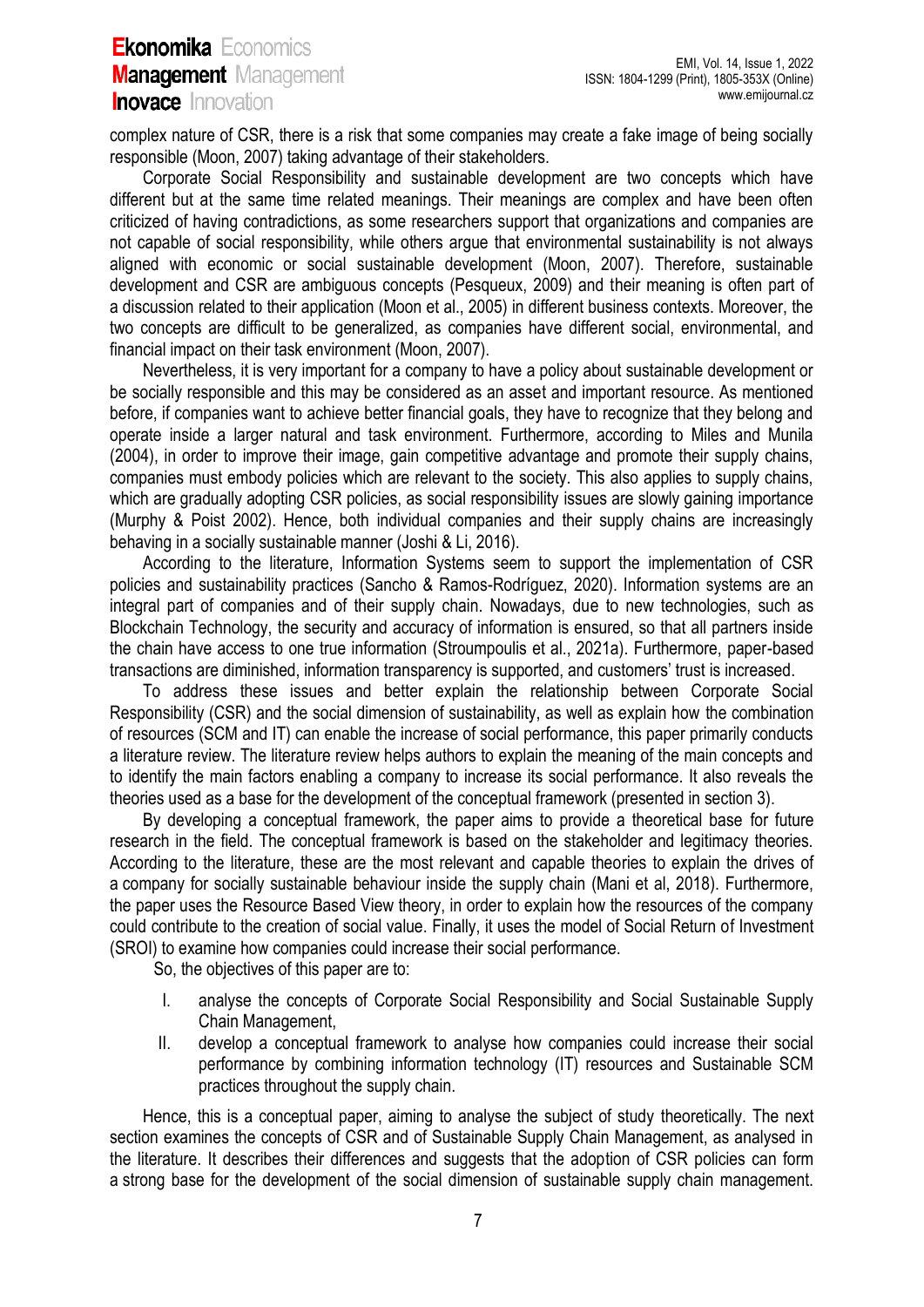The third section describes the theories that can be used as a base to examine how companies can develop sustainable capabilities and value, as well as increase their social performance. The combination of these theories leads to our conceptual framework, which is presented and discussed in the last sections of the paper. The discussion section compares the results of the paper with those of the literature, while the conclusions section summarizes our work, reveals the limitations of this paper and gives directions for future research.

## **2 Materials and Methods**

To better understand the subject of study and examine the main concepts, the authors conducted a literature review. They also examined theoretical approaches that can be used to analyse the social performance of companies or supply chains. The finally used these approaches to develop a conceptual framework, which shows the connections among the main concepts.

## **2.1 Literature Review**

The literature review allowed us to examine and analyse the concepts addressed in this paper. It provided information about the papers published, the results of previous research and the theories developed and related to the subject of study. It also helped us to support our argument, while also providing an original contribution (Pozzebon et al., 2011). The review of the literature, included the following steps:

- searching for relevant articles by keywords,
- narrowing the articles selection by evaluating their content,
- identifying the main concepts, clarifying their meaning and the relationships among them,
- assessing the theoretical framework suggested in this study based on results of previous studies.

The search for articles was conducted mostly in Scopus and Researchgate databases and the keywords used in the search included:

- Corporate Social Responsibility (CSR),
- Sustainable Development (SD),
- Social Supply Chain Management (S. SSCM),
- Information Systems (IS),
- Stakeholder Theory,
- Legitimacy Theory,
- RBV Theory,
- and Social Return on Investment (SROI).

The literature review helped the authors to explain the meaning of the main concepts and understand their relationship. It also enabled them to identify and study the theories used to develop the conceptual framework (presented in section 4). This framework shows the main factors enabling a company to increase its social performance and develop social strategies. The development of the framework combined with the results of the literature enabled the authors to draw specific conclusions, identify the limitations of this study and make suggestions for future research.

## **2.2 Corporate Social Responsibility**

Corporate Social Responsibility (CSR) makes companies to adopt actions, which are necessary for improving the wellbeing of the society (McWilliams & Siegel, 2001). Although these actions are not required by the government or any other official organization, they enable companies to address and develop ethical values, economic welfare, and compliance with legal requirements (Lehtonen, 2004).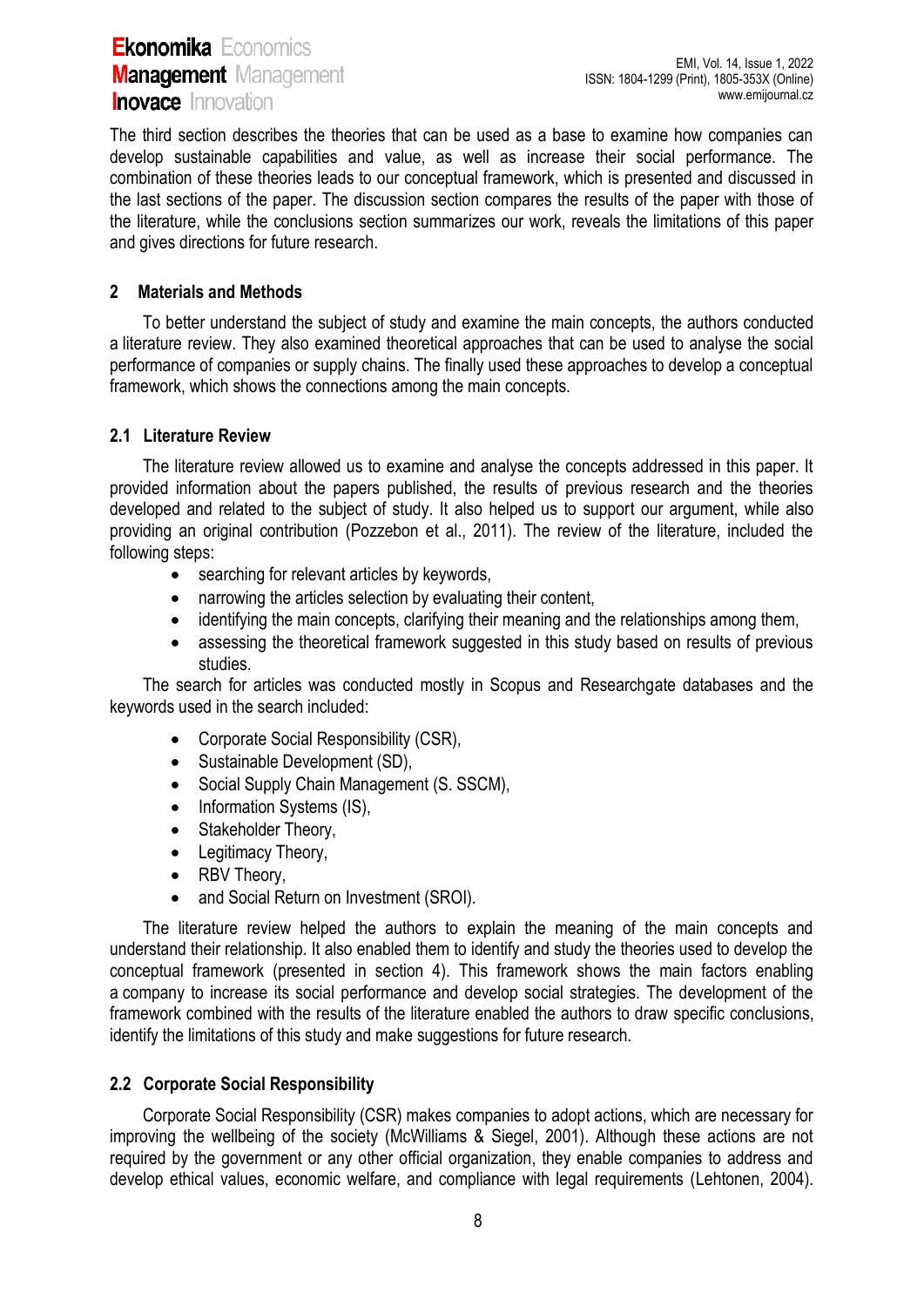CSR often forms the base to develop a framework of attitudes, policies, strategies, and relationships of companies with their stakeholders, enabling them to develop a socially responsible behaviour.

Previous studies have shown that in addition to the concern regarding society, CSR policies are capable to increase the financial results of a company (Pirsch et al., 2007). This is one of the reasons why CSR is considered to be important for companies. According to Mohr and Webb (2005), CSR and sustainability can create value to a product or service. This means that the level of sustainability and CSR policies that a company has embodied in its internal environment, could make consumers to choose this specific company instead of another.

As mentioned above, there is a tremendous pressure on firms and organizations to take into consideration their social impact (Gilbert et al. 2011). In order to better explain and report this social impact, a new set of standards (The Global Reporting Initiative (GRI)) has been created, based on which companies are able to better develop, implement, manage and describe their corporate social responsibility (CSR) actions (Waddock 2008). Although these standards are not compulsory (Brunsson et al. 2012), the society puts pressure on companies to adopt them (Vigneau et al, 2015).

Previous studies have argued that the concepts of CSR and Social Sustainability are closely related (Hutchins & Sutherland, 2008). Corporate sustainability is the basis for the development of CSR (Igalens & Gond, 2005). So, through the GRI standards, each company is able to organize and manage its corporate social responsibility goals. By setting and managing these standards, companies could achieve social sustainability at a micro-level. If all partners of a supply chain achieve their CSR goals, they will be able to also achieve the social sustainability at a macro-level (affecting the society).

### **2.3 Social Sustainable Supply Chain Management**

The sustainability of the planet is an important global issue, which has occurred due to the actions of the mankind. Due to the impact of these actions, there is now an increasing need for nations, companies, and other stakeholders to pay more attention on the condition of the environment and the wellbeing of the society. Thus, the different groups of stakeholders are putting a lot of pressure on firms and organisations to become more transparent about their operations, processes, resource usage, and sustainability policies that they follow, for the good of the society (Zadek, 2007). So, companies and organizations are obliged to take into consideration the Sustainable Development Goals (SDGs) in order to respect the environment and the society. They must also adopt policies that are good for the society, but not mandatory from the government, so as to improve their image.

After conducting a review of the literature, Amosh and Mansor (2018) argued that there is a lack of extensive research examining the social pillar of sustainability. This paper aims to fill this gap in the literature by focusing on the field of supply chain management. Sustainable supply chain management is defined as "the management of material, information, and capital flows as well as the cooperation among companies along the supply chain, while taking goals from all three dimensions of sustainable development" (Seuring and Müller 2008, p.1700). Mani et al. (2018, p150) developed a definition about the social dimension of sustainable supply chain management, arguing that Supply chain social sustainability (SCSS) is "the management of social issues, including equity, safety, labour rights, philanthropy, and product responsibility, which affect the safety and welfare of the people in the supply chain".

The social dimension has received the least attention in research, compared to the other pillars of sustainable development. So, there are not many studies or papers which include and examine the social dimension of the Sustainable SCM framework in depth (Ahmadi et al., 2017a). Moreover, although there are companies which develop social policies, in order to deal with corporate sustainability, these policies have a short-term period (Ahmadi et al., 2017b). As these attempts are not capable to build long term capabilities or develop the resources needed to improve the company's social performance, they do not lead to the desired results.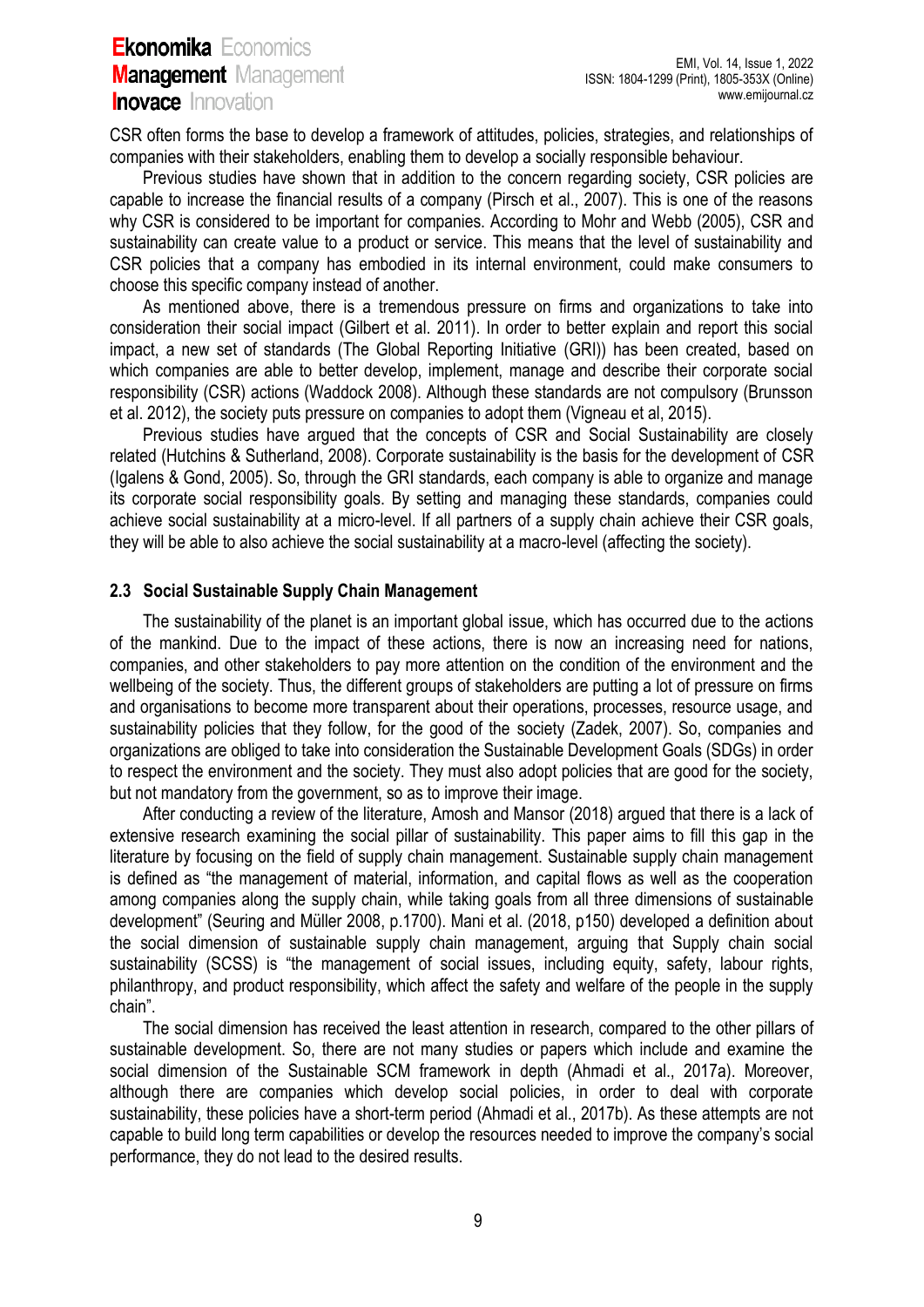The social issues in the supply chains are very complex and difficult to be examined and analysed. According to Mani et al (2016) a company needs to understand to whom it must be socially responsible, and what issues it must address. Amindoust et al. (2012) argued that companies inside their supply chains should take care of the health and safety conditions of their personnel, as well as other critical social issues. Therefore, social sustainability as a meaning could be separated into two categories, related to internal and external social criteria (Bai and Sarkis 2010). Internal social criteria concern the internal environment of the company and include all the health and safety factors, as well as the employment practices, while external social criteria include the impact on local communities, stakeholders and shareholders. The research which was conducted by Labuschagne et al. (2005), found out that the evaluation of the social sustainability performance of a company could be accomplished by focusing on stakeholder participation, external population, internal human resources, and macro-social performance.

According to Behringer and Szegedi (2016) sustainable development focuses on the social, economic and environmental dimensions, while CSR focuses mainly on environmental and social interrelationships. Examining the two concepts, Dyllick and Muff (2016) conclude that sustainable development focuses on the achievement of the SDGs on a macro level, while CSR focuses on business-level at the micro level. Therefore, in order to measure their social performance, companies should try to analyse the social dimension at both a micro (CSR) and a macro level (SD).

### **2.4 Information Systems in the Sustainable Supply Chain Management**

Information systems (IS) play an important role in supply chain management, as it is impossible to achieve an effective and efficient supply chain without their use (Fiorini & Jabbour, 2017). IS are very significant since they are able to bring both operational and strategic benefits to organizations, their suppliers, and customers (Wognum et al., 2011). They can also contribute to the development of sustainability practices (Hausladen et al., 2013).

According to Kagermann et al. (2013), information technology can only bring out the full potential and capabilities of a supply chain if all partners and their customers are able to work together and exchange information. So, it is very important that all trading partners are aligned and adopt the new technological trends, so as to collaborate efficiently inside their task environment (Moeuf et al., 2018).

According to Shee et al. (2018), information technology may have a positive, significant impact on supply chain performance, which in turn improves the company's sustainable performance. Although IT influences the operational, financial, and environmental performance of companies, it is not clear yet how the use of information systems in sustainable supply chain management could affect their social performance (Fiorini & Jabbour, 2017). Nevertheless, according to Bag et al. (2020), Social Sustainable supply chain performance must depend on innovations and new technologies, which have to be selected and used by the managers and shareholders, ensuring the availability of information and allowing the development of strategies.

## **2.5 Theoretical development**

As mentioned above, to analyse the social pillar of sustainability, the authors examine relevant theories, such as Stakeholders and Legitimacy theories. Moreover, to explain how the combination of resources within a firm or supply chain could lead to increased business capabilities and value, they also use the RBV Theory. Last but not least, they use the SROI, in order to explain how companies in the supply chain could use the conceptual framework to examine their social performance.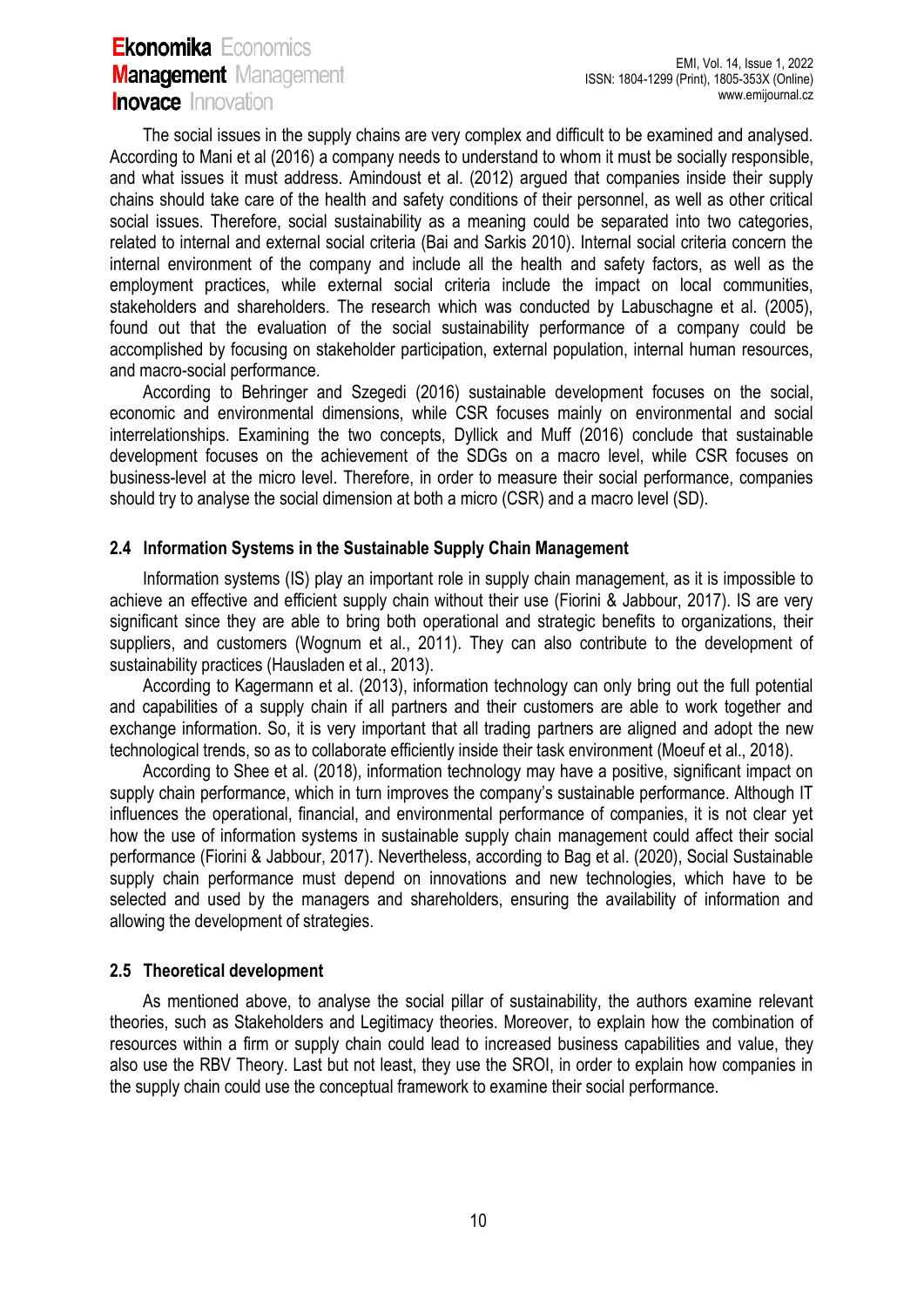### **2.6 Stakeholders Theory**

Most of the companies during the previous years believed that their corporate responsibility was concerned only with their financial results and aimed at the maximization of their economic profit. So, they did not put attention to the environmental and social issues, as these were non-financial measurable factors. However, this has now changed, because shareholders of the companies realized that these non-financial factors are significant for their overall sustainability (Amosh & Mansor, 2018). Nowadays, stakeholders' different groups demand from companies to be more sensitive and careful to social and environmental issues (Duker & Olugunna, 2014).

During the recent years, many theories have been developed, in order to reveal the importance and explain the motivation of managers to disclose information. Among them, the most widely known in the international literature is the stakeholders' theory (Amosh & Mansor, 2018). According to this theory, all interested and involved stakeholders, and not just the direct ones, should benefit from the existence of the companies. According to Freeman's definition (1983 p.89x), the stakeholders are defined as "those groups without whose support, the organization would cease to exist". The groups of stakeholders may be different, depending on the company's industry and business model. However, the most known and typical of them includes customers, employees, shareholders, banks, suppliers, and communities (Dmytriyev et al., 2021).

Stakeholder theory states that companies could be understood as a set of relationships among stakeholders. Therefore, the company's managers should be careful and pay attention to the management of the interactions with stakeholders. They should also try to avoid trade-offs among stakeholders (Friedman and Miles, 2002). According to this theory, all stakeholders have the right to access information, which is related to environmental and social issues, no matter how powerful the stakeholders are (Ali & Rizwan, 2013). So, this theory could contribute to the creation of social value by informing all stakeholders about the strategies and policies of the company, making them transparent and important resources.

## **2.7 Legitimacy Theory**

In addition, another important theory, which could embody the concept of CSR is that of Legitimacy theory. According to Suchman (1995, p. 574), legitimacy is "a generalized perception or assumption that the actions of an entity are desirable, proper, or appropriate within some socially constructed system of norms, values, beliefs, and definitions".

"Legitimacy theory" states that the managers of a company or organizations, in order to maintain the successful function of their business, must reassure that their organization operates in alignment with the society. In this way, a company can earn the status of the "legitimate". According to the legitimacy theory, firms are part of a broader social environment and they do not have any congenital right to resources (Deegan, 2019). So, firms have to earn this right and only a "legitimate organization" is able to maintain this right (Mathews, 1997).

Due to the need for sustainability, the new economic, social, and environmental challenges which have arisen, force companies to respect the rules and values, as well as to voluntarily disclose social and environmental information, in order to show their compliance (Burlea & Popa, 2013). Moreover, both the global financial crisis of the previous decade and the Covid-19 crisis have put pressure on companies to evaluate and prioritize their values and to realize the importance of legitimacy.

A corporation which does not appear as legitimate and does not comply with the expectations of the society is going to face important difficulties and problems during its operation, such as securing the necessary resources including labour. Moreover, the society and customers may reduce their demand for its goods and services. So, legitimacy may be considered as an important resource of a company that could be based on it in order to maintain its survivability and create a competitive advantage (Deegan, 2019). According to the above, legitimacy may be considered as a "social contract" where the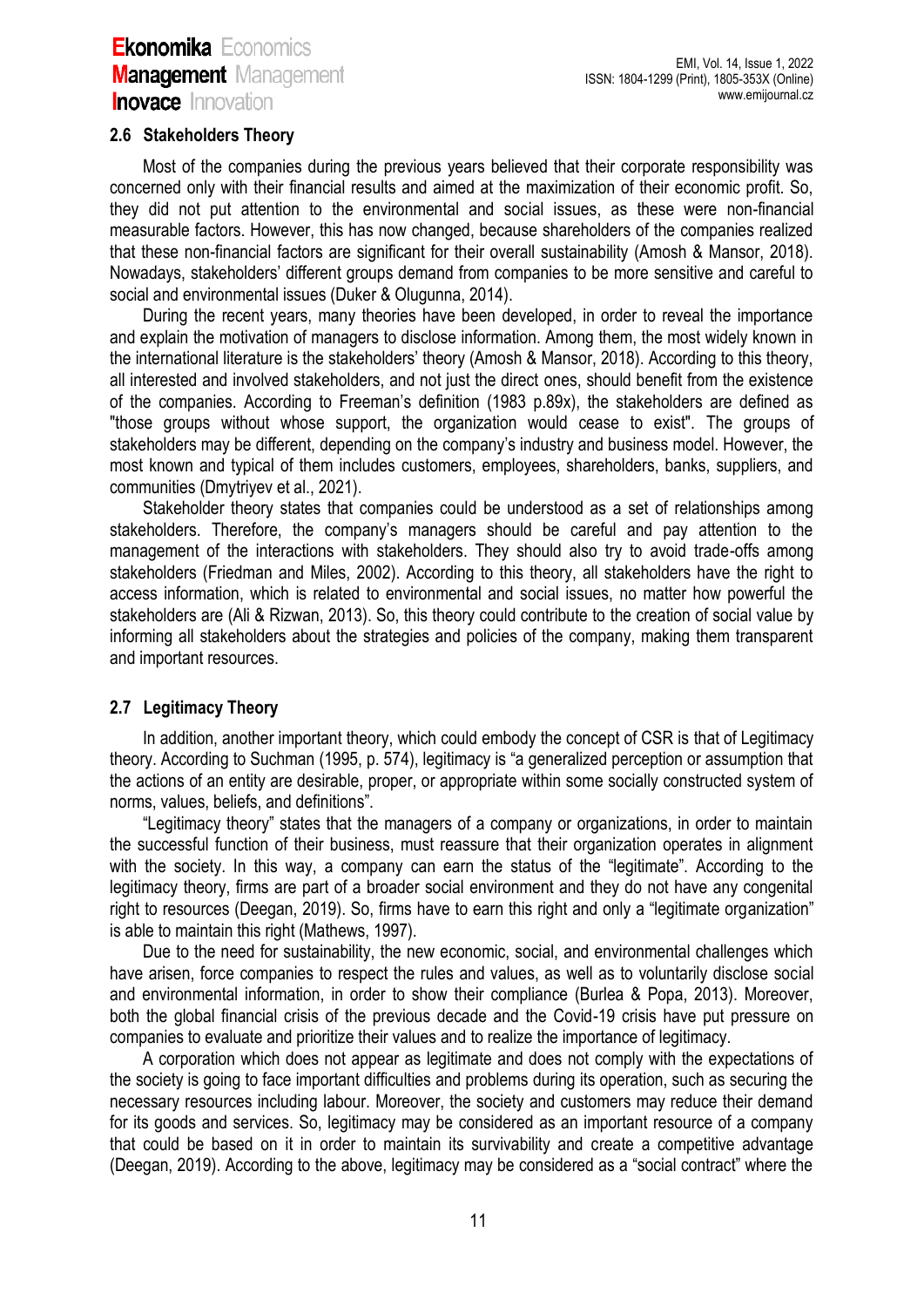society plays an important role on how an organization should conduct its operations (Adler et al., 2018).

Evidence from a research, based on a survey, suggests that managers implement social and environmental disclosures in order to maintain the survival and profitability of their organization, rather than demonstrate proper responsibility (Deegan, 2019). Unfortunately, despite the existence and importance of the legitimacy theory, the disclosure of social and environmental information remains voluntary for managers. According to Gray and Milne (2015), this is a topic of confusion for many people who remain skeptical about the validity of the information that companies and managers are willing to share with the different groups, about their social and environmental goals.

## **2.8 RBV Theory**

The Resource-based View (RBV) model sees the company's resources as a key to increase its performance (Freeman et al., 2021). The resource-based view (RBV) theory is considered as one of the most successful theoretical frameworks in the field of strategic management (Davis & DeWitt, 2021). Its purpose is to explain under which circumstances the internal resources of a firm can lead to sustainable competitive advantage (Kraaijenbrink et al., 2010). Moreover, if company's resources have VRIO characteristics, they could help company to gain competitive advantage in its task environment (Wernerfelt, 1995). According to Cardeal and Antonio (2012), the VRIO features are:

- Value,
- Rarity,
- Imitability, and
- Organization.

This model supports that resources may create value in the company, when the company designs and implements strategies that can improve its efficiency and effectiveness. When these resources are in possession of a few companies, they can remain rare. If most competitors have the same valuable resource, then they will probably explore their use in a similar way, thus applying the same strategy of creating value to customers. If valuable and rare resources can be easily imitated, competitors will quickly embrace them and the potential for competitive advantage will disappear. Therefore, to gain competitive advantage, resources should not be imitable. Moreover, competitive advantage derives from the way companies operate (Organization) and the interconnection of their strategic and non-strategic resources, utilizing organizational processes, in order to produce products/ services between the primary resources and the company's final products.

The resource-based view theory (RBV) confirms the fact that not every organization is capable to implement and benefit from a sustainable strategy, but firms with unique resources and management capabilities are able to realize the financial benefits from sustainable development and implement them (Joshi & Li, 2016). Supporters of this model, believe that organizations should turn into their internal environment, instead of examining the external, so as to find resources and built capabilities that cannot be easily imitated.

## **2.9 SROI**

According to Stevenson et al (2010), there have been numerous approaches aiming to measure the social impact, but the Social Return on Investment analysis is one of the most known. SROI is an economical estimation of socio-economic value. The way that SROI works is comparing the net benefits of a project to the investment that is required so as to generate benefits over a certain period of time (Emerson, 2000).

SROI is a mixed and complex method to estimate the social, economic, and environmental impact of different interventions. Its most important feature is the SROI ratio. SROI ratio has as a goal to define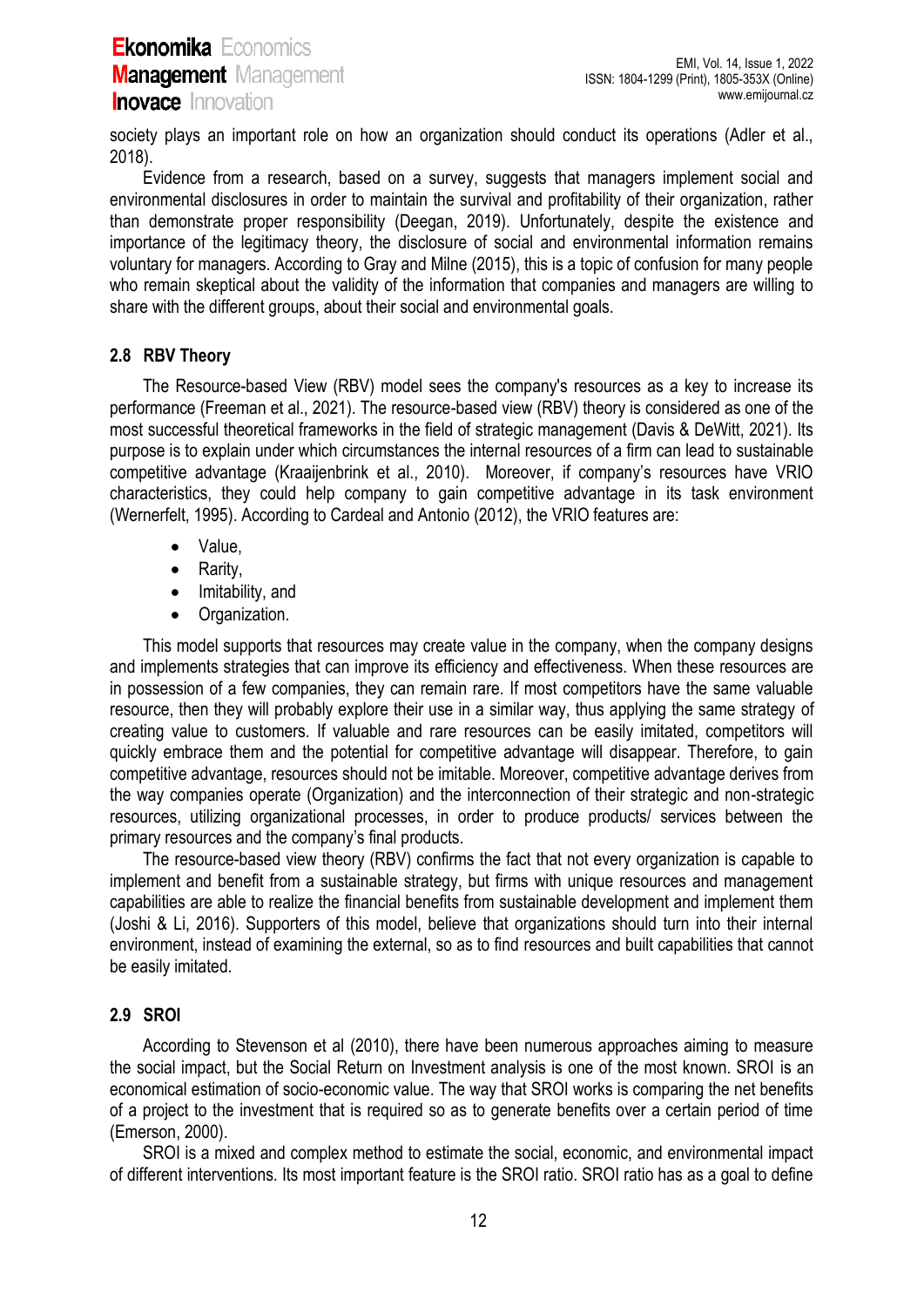how many monetary units (euros, etc) worth of social value, have been created for one unit, which has been invested in a particular intervention (Kara, 2013). SROI analysis by itself, is a very complex issue (Maier et al., 2014). Some academics and managers believe that this is a tool for social finance and performance measurement (Millar & Hall, 2013), and others who support that it is a method of evaluation research (Hall, 2014). For the needs of this paper, authors use the SROI model in order to measure the social performance of companies.

## **3 Results: Conceptual Framework**

During the last years, companies have increased their efforts to become more sustainable and to improve operations handling, innovation's management and strategic development. They also aimed at increasing their competitive advantage and improve their position to the market (Colbert and Kurucz, 2007). To examine and analyze the benefits from the adoption of sustainability practices and policies, many studies have used the RBV Theory, as a theoretical background.

As mentioned before, the RBV Theory states that a company can develop competitive advantage by obtaining and effectively developing its resources (natural, human, etc.), in such way that their combination could create value for the company, which would be difficult to imitate from others (Barney, 1991).

According to Dao et al (2011), the adoption of sustainable strategies could help companies to develop sustainable values and obtain a sustained competitive advantage. Moreover, the combination of the HRM, SCM and IT resources allows companies to develop sustainable capabilities and increase their performance.

As this paper focuses on the social performance of a company, the developed framework shows the types of resources and capabilities which could lead to the increase of social performance and the development of social strategies.



## **Figure 1: The increase of social performance**

According to the proposed conceptual framework, modern companies develop and use their own sustainable supply chain management and Information Technology resources, so as to convert their processes and make them more effective and efficient. The combination of the above resources can create sustainable capabilities and, in many cases, sustainable value. Companies take advantage of these new capabilities and value in order to increase their social performance. Finally, companies are able to develop new social strategies in order to further exploit their resources and strengthen their position in the market.

The main concepts of this framework are further explained in the following sections.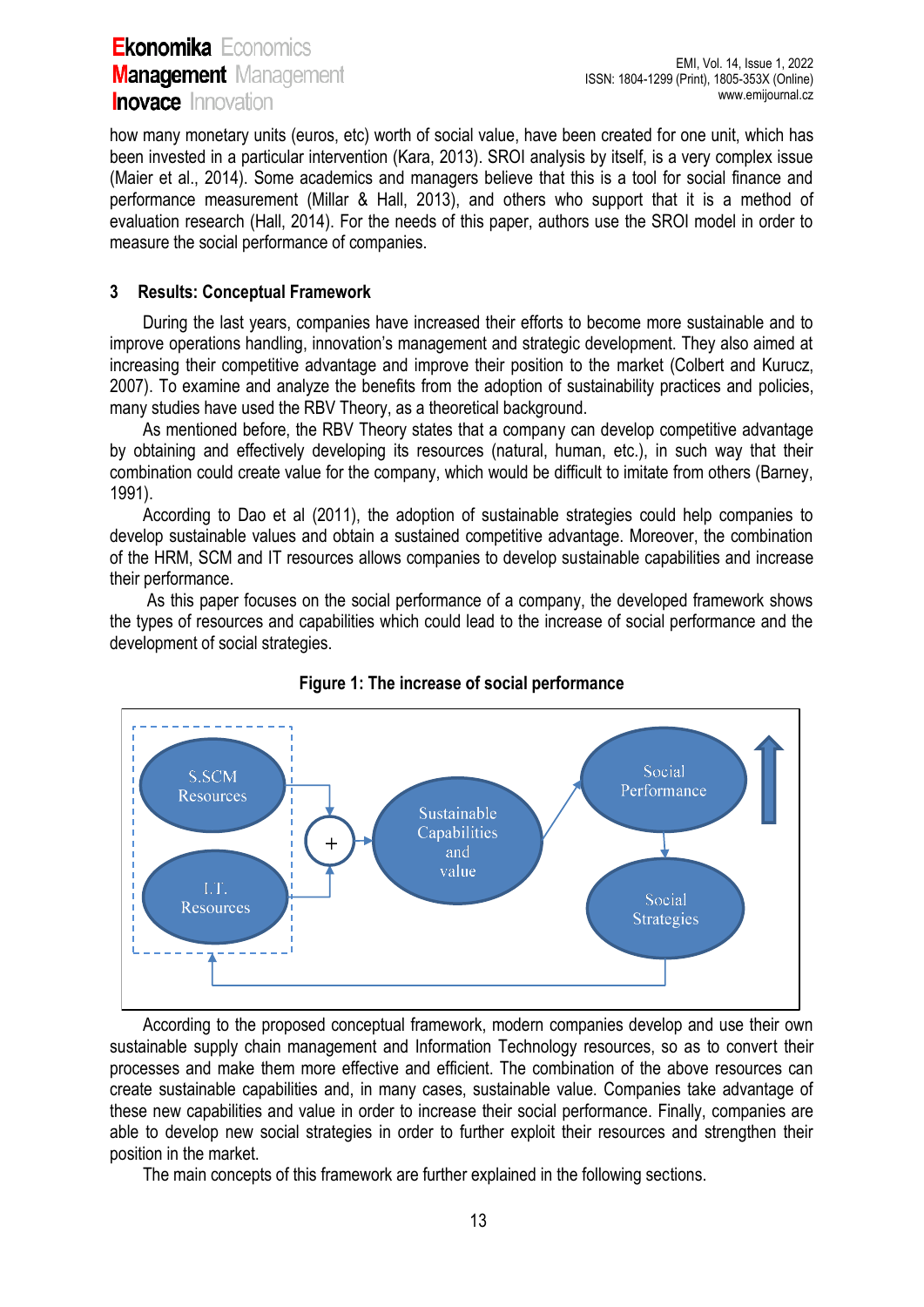### **3.1 Social Sustainable Supply Chain Management Recourses**

According to the literature there is a large number of papers and case studies regarding the economic and the environmental pillar of sustainability, while only a limited number studies the social pillar (Mani et al, 2018). This is a mistake, as the development of the social pillar could contribute to enhance the other aspects of sustainability (Mani et al. 2016), which are all necessary to create a sustainable organization (Seuring & Muller, 2008).

Social sustainability is truly important, as companies have the chance to manage and handle their social issues and ensure their long-term survivability. As mentioned before, the social dimension is very complex and should not only be limited to the internal environment of the company, but it should also expand to the inter-organizational environment, including trading partners and different groups of organizations (all the stakeholders) (Carter & Rogers, 2008).

To further examine and analyse social issues in the supply chain, it is important to understand not only to whom a firm needs to be socially responsible, but also which are the issues that must be addressed (Mani et al. 2016; Mani et al, 2018). Stakeholder theory explains that managers have fiduciary duties both to the corporation and to the shareholders (Donaldson and Preston, 1995). According to the theory, the firm needs to be socially responsible to all stakeholders, so as to achieve sustainable results (Sodhi, 2015).

Therefore, all direct and indirect partners (supply chain members) should manage their operations in a socially sustainable manner, because only if all the partners reach their social sustainable goals, the social sustainability would be truly operational across the supply chain (Carter & Rogers, 2008). To better explain the above, if the supply chain leader has a strict social policy and its supplier or distributor or any other trading partner makes decisions without taking into consideration the social pillar, the results will not be satisfactory and may affect the social image of the leader partner. Therefore, it is understandable that a company which addresses community concerns and protects its employees will undoubtedly deal with undesired consequences by having a partner who ignores these concerns, avoids compensating and addressing issues, such as health and safety of workers (Dao et al., 2011).

A company that values sustainability will seek to collaborate with other companies/partners who also adopt this philosophy so as to align their social sustainable goals. This will lead to a sustainable chain of business partners that integrate social issues into the decision-making process (Dao et al., 2011). In this way, the company is capable through the Stakeholder's Theory to develop two important resources, those of transparency and respect to society and all the involved social groups. According to the RBV theory, transparency could turn into a very significant resource for the company.

### **3.2 Information Technology Resources**

It is truly difficult to achieve an effective and sustainable supply chain without using any information technology or information systems, especially in the industry 4.0 era, where IS are considered as the main tools supporting the operation of the chains (Fiorini et al, 2017). Information Systems are really important, as they have the potential and the ability to support the social supply chain management by making information stable and immutable. So, information cannot be changed without the approval of the authorized groups. For example, a new technology, such as blockchain technology has the ability to detect and prevent all corrupted individuals and organizations from seizing assets of people unfairly (Saberi et al, 2019), increasing in that way the transparency of the chain. In addition, ERP Systems could enable companies to improve their stakeholder engagement, since it facilitates information sharing (Chofreh et al, 2020) and allows them to better evaluate social crises (Robert et al., 2008). Thanks to the information transparency that IT provides, companies could monitor the status of their products at all stages of the supply chain. Therefore, any fraud could be prevented, and product safety ensured.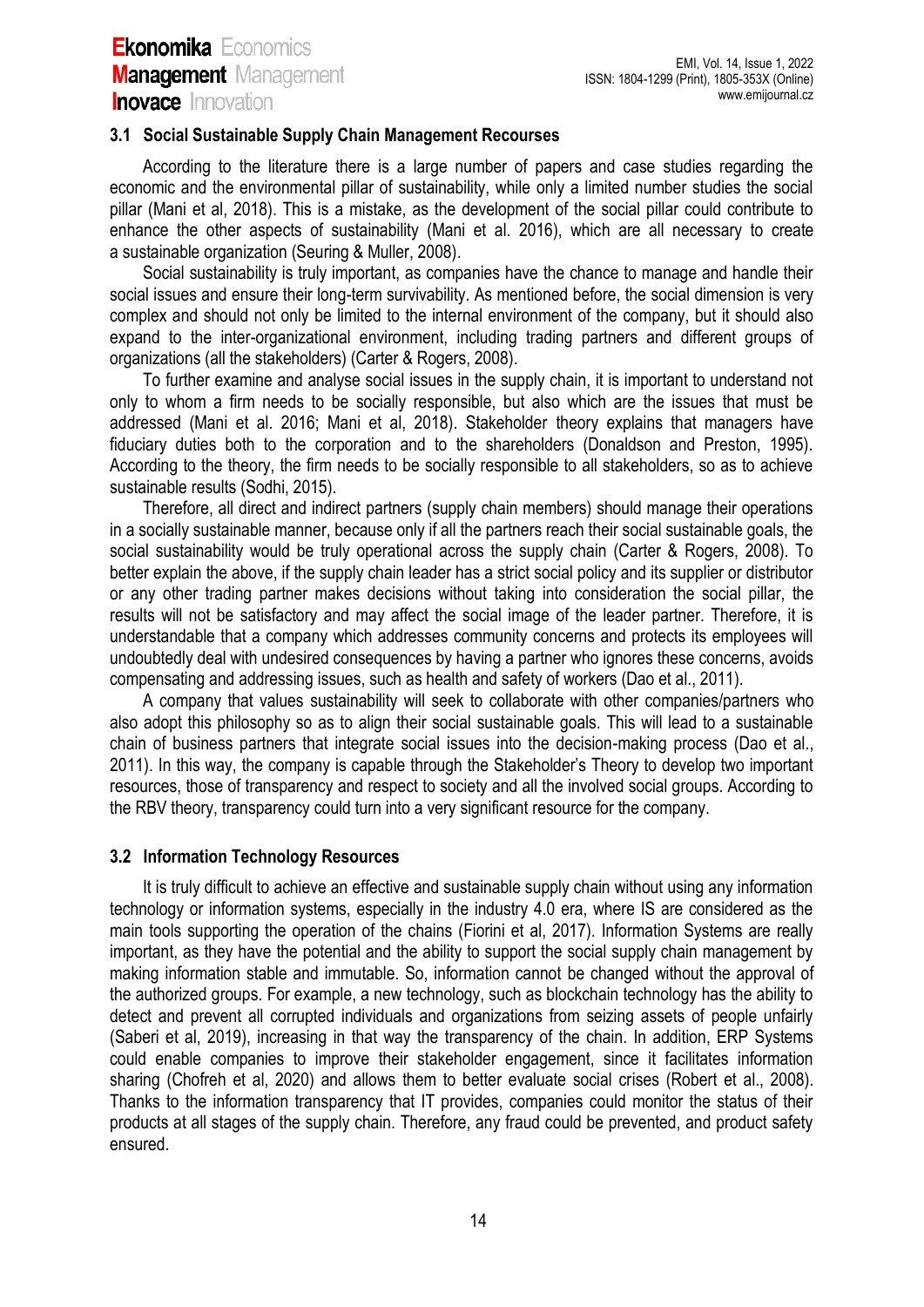Nowadays, Information Systems also provide the supply chains with traceability, which is very important for the social sustainability. According to the legitimacy theory, every company must convince all stakeholders that it is legitimate, as no company wants the reputation of not being legitimate. So, legitimacy has to be considered as a significant resource of the organization (when it has been conquered) and any company should build on this in order to maintain its survival and create a competitive advantage inside its task environment (Deegan, 2019). Information Systems have the power to develop the above resources inside the supply chain (those of legitimacy and transparency of information to society) and increase the social sustainability.

### **3.3 Sustainable Capabilities and value**

According to the literature review, Information Technology and Sustainable SCM resources have to be both internal and external. This means that organizations and companies must use the new technology not only internally, but also with their trading partners so as to achiev the desired aims. Furthermore, the information technology resources must not stay stationary but must follow the new technological advances that Industry 4.0 may offer. In this way, according to the RBV Theory, IT and SCM resources could increase the social performance and/or create a competitive advantage.

The sustainable capabilities, which have been derived from the above combination of resources, refer to the ability of the company to integrate, build and reshape its internal and external capabilities to deal with the rapidly changing nature and task environment, where it belongs. These capabilities are not earned easily, nor in return of a fee, but are learned through time. They create patterns of behavior through which a company develops and modifies systematically the way it performs its processes, so that it can become more efficient. These capabilities can refer to specific processes or routines that combine, transform, or renew resources into new capabilities as the environment evolves (Mandal et al., 2011).

Therefore, capabilities are often developed only over time, and are not easily acquired through the market. They are determined not only by the tangible and intangible basis of a company's resources, but also by the decisions made during its operation. Such a combination of capabilities can create skills that can be applied to all the people who are part of the company, functions, and organizational boundaries (Mandal et al., 2011).

So, when sustainable capabilities are developed from the above combination, the company is in position to create social sustainability value to its stakeholders and its internal environment, which could enhance profitability and potentially gain a sustained competitive advantage (Dao et al., 2011) according to the RBV theory, since these capabilities may be a significant resource.

### **3.4 Social Performance and Social Strategies**

Companies in order to increase their Social Impact on the society, they should first measure and increase their Social Performance, which derives from the sustainable value that has been developed from the collaboration of the above resources. The social performance can be measured with the use of the Social Return on Investment (SROI) model, as mentioned in the previous chapter. This specific model uses the standards of GRI and converts the social impact into monetary units. The social impact comes from the policies of CSR that companies apply (Maier et al., 2015). The aim of this model is to make the social pillar a more understandable and manageable part of the company and the society and present it less complex.

A very significant fact for companies and organizations, that should be noted, is that when the social performance is increased, the economic performance is also increasing by pushing customers to choose the specific company (Maier et al., 2015). Therefore, there is a strong correlation between the economic and the social pillar of sustainability. According to the above analysis, small and medium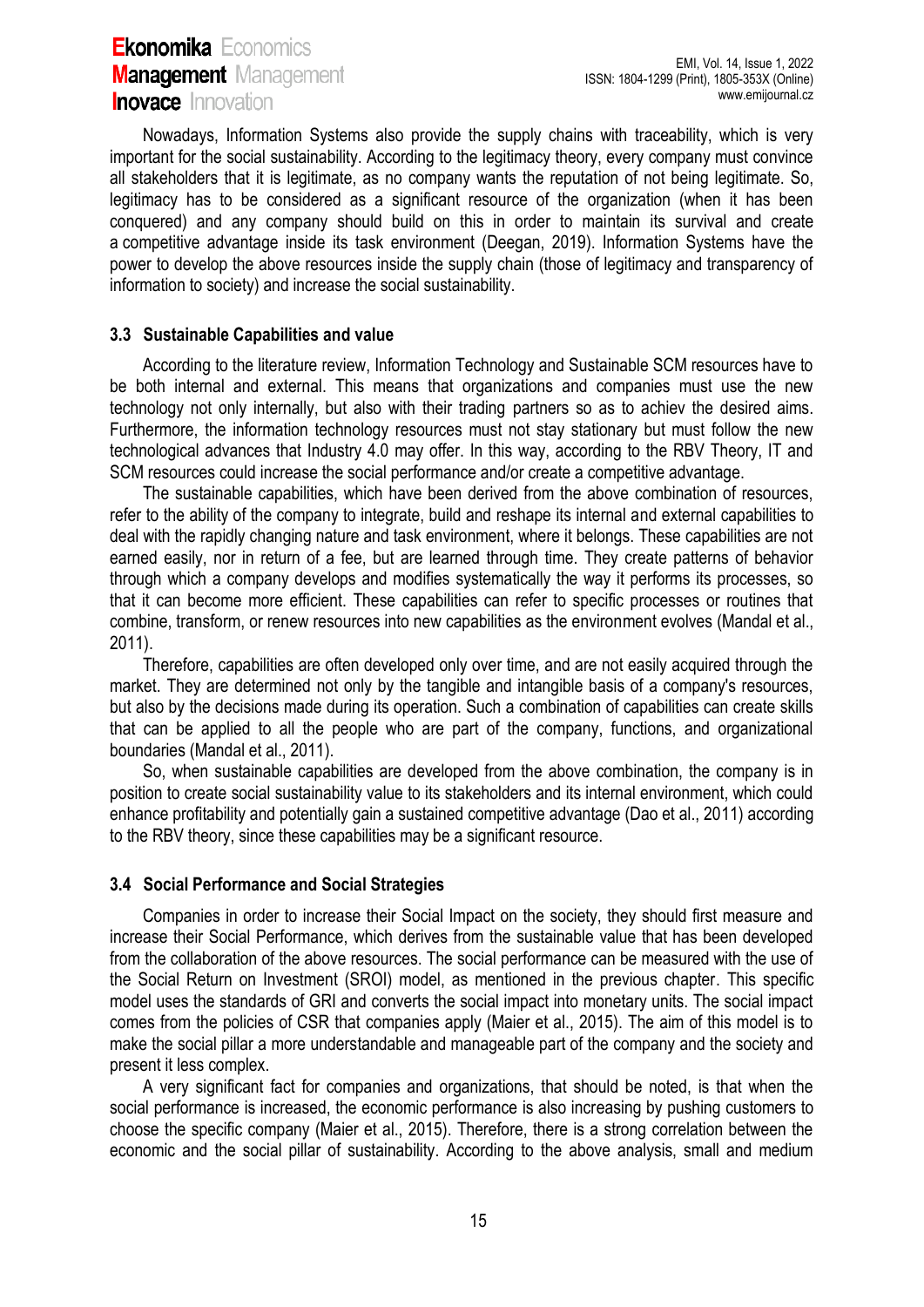companies will be able to compete with bigger ones, by developing their own business strategies, in order to achieve their goals and strengthen their position in the market (Jorgensen & Knudsen, 2006).

According to Sezhiyan et al. (2011), supply chain management strategies are equally important and a main component of a company's main strategy. The success of a company depends on its SCM policies and strategies (Degraeve et al., 2000), also including sustainable practices. Companies have to develop sustainable SCM strategies in order to gain the reputation of a sustainable company and protect their legitimate image (King & Soule, 2007). According to the above, companies have to survive, gain market share and create a competitive advantage. According to Wisner (2003) supply chain management should focus on specific strategies in order to achieve their goals, such as: supplier management activities and strategy, customer relationship activities and strategy, system wide supply chain management strategy. In order to achieve the increase of the social performance, a company should pay attention in all the above strategies, as there are many groups of stakeholders that get involved in these activities.

### **4 Discussion**

Miles and Munila (2004) support the idea that companies, in order to improve their supply chains, must embody policies which are associated with the society. Moreover, Dao et al. (2011) argue that Information Systems are truly important for the development of sustainable supply chains. As they state, IT can lead to increased business value for the company and can support the alignment with trading partners. In addition, Stroumpoulis et al. (2021b), based on a case study, show that the combination of IT resources and supply chain resources can lead to increased sustainable performance, but not necessarily to competitive advantage. Finally, Fiorini et al. (2017) support that in the era of Industry 4.0, new technologies are capable to support the social dimension of the supply chain by making information accessible to all stakeholders.

Agreeing with the view of Dyllick and Muff (2016), that sustainable development focuses on the achievement of the SDGs at a macro level, while CSR focuses on the business (or micro) level, the paper suggests that CSR policies can form the base for the development of Social SCM. It also argues that the adoption of both CSR policies and sustainability practices, combined with information systems is necessary for the increase of social performance.

Therefore, the results of this study (deriving from the literature) and the proposed conceptual framework are aligned with previous studies (Dao et al., 2011; Fiorini et al., 2017; Stroumpoulis et al., 2021b), and show how companies could embody CSR policies and information technology resources, to increase their social performance and build a good company image.

## **5 Conclusions**

The literature review revealed that there is a limited number of academic research and case studies focusing on the Social Performance or generally the social pillar of Sustainable Supply Chain Management. While the concept of corporate social responsibility has been more extensively explored by researchers, its relationship to the social dimension of sustainability is still not completely clear. Furthermore, only a limited literature examines how this combination could enable the development of social value for the company and what is the derived social impact. Therefore, the purpose of this paper was to clarify these concepts, discuss their relationship and develop a conceptual framework to explain how social value can be created and performance can be increased.

Based on a literature review and examining various theoretical approaches, the study used stakeholders, legitimacy and RBV theories to explain under which circumstances companies could increase their social impact. The study also explained how the combination of Social SCM and IT resources can lead to sustainability capabilities and value. It finally argued that by developing the necessary sustainability capabilities, companies can increase their social performance and develop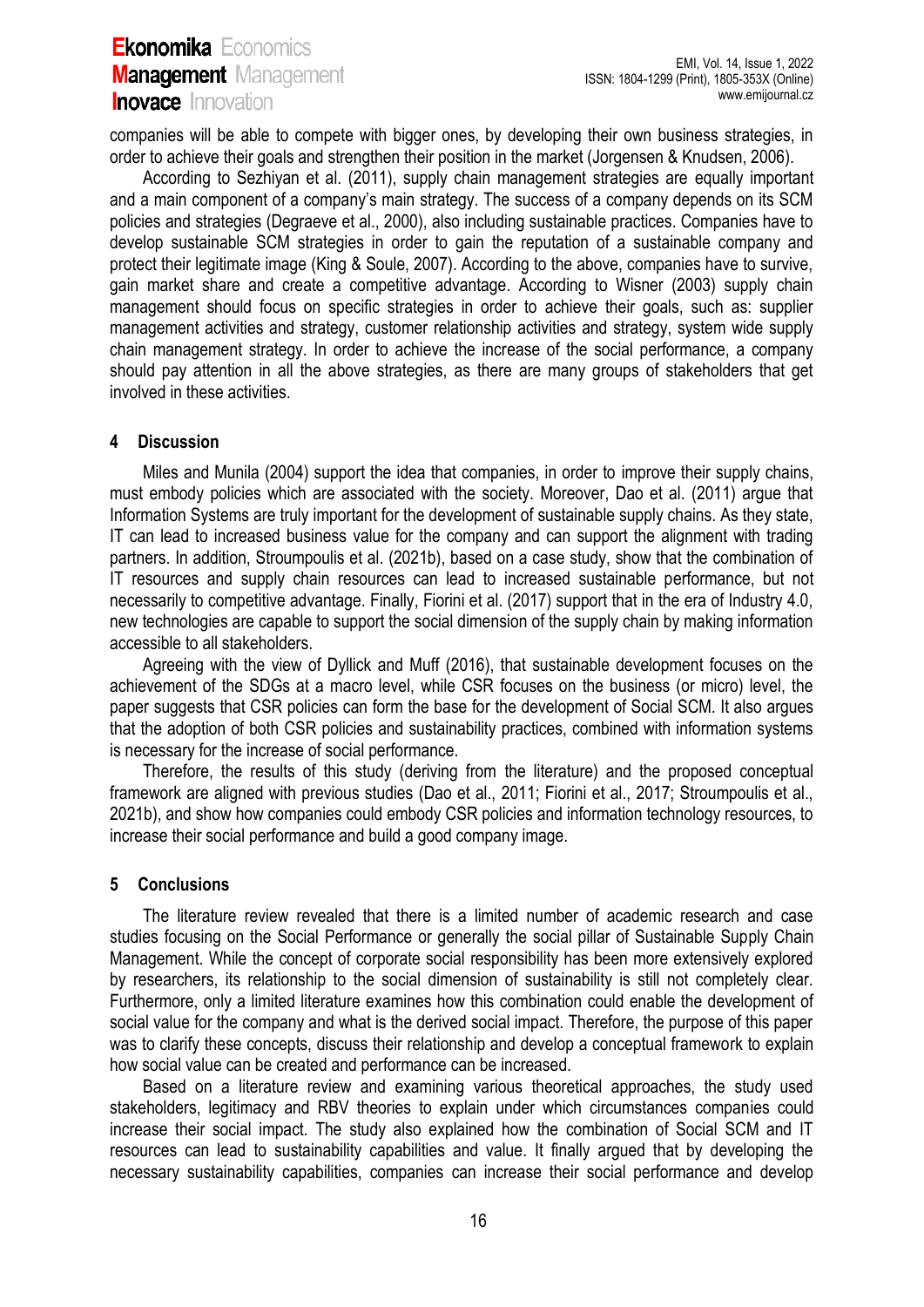Sustainable SCM strategies oriented both to the micro and macro business levels, related to the social pillar of sustainability.

The study was mainly conducted at a theoretical level, showing that there is a need for further academic research, in the field of social sustainable development. The main contribution of the paper is the development of a theoretical framework to better explain the subject of study. However, its main limitation is the lack of empirical data to support the paper's argument. Nevertheless, the proposed conceptual framework can be used as a base for future empirical work. It could be used to support the analysis of data in a qualitative research, based on a single or a multiple case study design, enabling the in-depth examination of the subject of study. It could be also used in a quantitative research, based on a large-scale survey, allowing the acceptance or falsification of hypotheses and the provision of generalisable results.

## **6 Bibliography**

- Adler, R., Mansi, M., & Pandey, R. (2018). Biodiversity and threatened species reporting by the top Fortune Global companies. Accounting, Auditing & Accountability Journal., 31 (3), 787-825.
- Ahmadi, H. B., Kusi-Sarpong, S., & Rezaei, J. (2017). Assessing the social sustainability of supply chains using Best Worst Method. Resources, Conservation and Recycling, 126, 99-106.
- Al Amosh, H. A. M., & Mansor, N. (2018). Sustainability and corporate reporting: A review on environmental and social accounting disclosure. International Journal of Accounting, 3(8), 78-87.
- Ali, W., & Rizwan, M. (2013). Factors influencing corporate social and environmental disclosure (CSED) practices in the developing countries: An institutional theoretical perspective. International Journal of Asian Social Science, 3(3), 590-609.
- Amindoust, A., Ahmed, S., Saghafinia, A., & Bahreininejad, A. (2012). Sustainable supplier selection: A ranking model based on fuzzy inference system. Applied soft computing, 12(6), 1668-1677.
- Badri Ahmadi, H., Hashemi Petrudi, S., & Wang, X. (2017). Integrating sustainability into supplier selection with analytical hierarchy process and improved grey relational analysis: A case of telecom industry. International Journal of Advanced Manufacturing Technology, 90 (9), 2413-2427.
- Bag, S., Wood, L. C., Xu, L., Dhamija, P., & Kayikci, Y. (2020). Big data analytics as an operational excellence approach to enhance sustainable supply chain performance. Resources, Conservation and Recycling, 153, 104559.
- Bai, C., & Sarkis, J. (2010). Integrating sustainability into supplier selection with grey system and rough set methodologies. International Journal of Production Economics, 124(1), 252-264.
- Barney, J. (1991). Firm resources and sustained competitive advantage. Journal of management, 17(1), 99-120.
- Behringer, K., & Szegedi, K. (2016). The role of CSR in achieving sustainable development-theoretical approach. European Scientific Journal, 12(22).
- Brunsson, N., Rasche, A., & Seidl, D. (2012). The dynamics of standardization: Three perspectives on standards in organization studies. Organization studies, 33(5-6), 613-632.
- Burlea, A. S., & Popa, I. (2013). Legitimacy theory. Encyclopedia of corporate social responsibility, 21, 1579-1584.
- Cardeal, N., Antonio, N. S. (2012) Valuable, rare, inimitable resources and organization (VRIO) resources or valuable, rare, inimitable resources (VRI) capabilities: What leads to competitive advantage?, 10159-10170.
- Carroll, A. B. (1979). A three-dimensional conceptual model of corporate performance. Academy of management review, 4(4), 497-505.
- Carter, C. R., & Rogers, D. S. (2008). A framework of sustainable supply chain management: moving toward new theory. International journal of physical distribution & logistics management.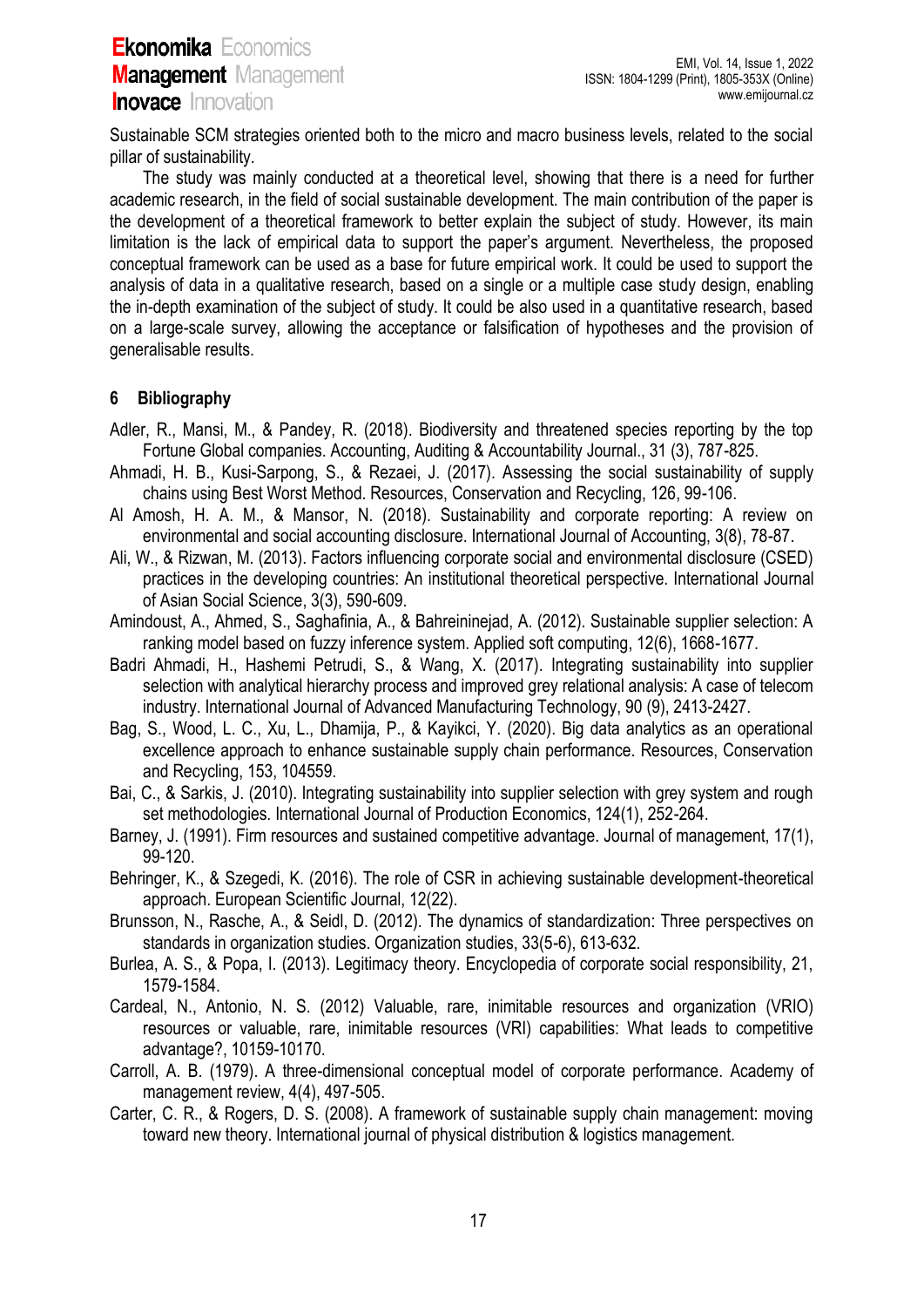- Chofreh, A. G., Goni, F. A., Klemeš, J. J., Malik, M. N., & Khan, H. H. (2020). Development of guidelines for the implementation of sustainable enterprise resource planning systems. Journal of Cleaner Production, 244, 118655.
- Colbert, B. A., & Kurucz, E. C. (2007). Three conceptions of triple bottom line business sustainability and the role for HRM. People and Strategy, 30(1), 21.
- Dao, V., Langella, I., & Carbo, J. (2011). From green to sustainability: Information Technology and an integrated sustainability framework. The Journal of Strategic Information Systems, 20(1), 63-79.
- Davis, G. F., & DeWitt, T. (2021). Organization theory and the resource-based view of the firm: The great divide. Journal of Management, 0149206320982650.
- de Camargo Fiorini, P., & Jabbour, C. J. C. (2017). Information systems and sustainable supply chain management towards a more sustainable society: Where we are and where we are going. International Journal of Information Management, 37(4), 241-249.
- Degraeve, Z., Labro, E., & Roodhooft, F. (2000). An evaluation of vendor selection models from a total cost of ownership perspective. European journal of operational research, 125(1), 34-58.
- Deegan, C. M. (2019). Legitimacy theory: Despite its enduring popularity and contribution, time is right for a necessary makeover. Accounting, Auditing & Accountability Journal, 32(8).
- Dmytriyev, S. D., Freeman, R. E., & Hörisch, J. (2021). The Relationship between Stakeholder Theory and Corporate Social Responsibility: Differences, Similarities, and Implications for Social Issues in Management. Journal of Management Studies.
- Donaldson, T., & Preston, L. E. (1995). The stakeholder theory of the corporation: Concepts, evidence, and implications. Academy of management Review, 20(1), 65-91.
- Duker, J., & Olugunna, M. (2014). Corporate Environmental Responsibility (CER): A case of Logistics Companies in Sweden.
- Dyllick, T., & Muff, K. (2016). Clarifying the meaning of sustainable business: Introducing a typology from business-as-usual to true business sustainability. Organization & Environment, 29(2), 156- 174.
- Emerson, J., & Cabaj, M. (2000). Social return on investment.
- Freeman, R. E., Dmytriyev, S. D., & Phillips, R. A. (2021). Stakeholder theory and the resource-based view of the firm. Journal of Management, 0149206321993576.
- Freeman, R. E., & Reed, D. L. (1983). Stockholders and stakeholders: A new perspective on corporate governance. California management review, 25(3), 88-106.
- Friedman, A. L. and Miles, S. (2002). 'Developing stakeholder theory'. Journal of Management Studies, 39, 1– 21
- Fiorini, P., & Jabbour, C. J. C. (2017). Information systems and sustainable supply chain management towards a more sustainable society: Where we are and where we are going. International Journal of Information Management, 37(4), 241-249.
- Gilbert, D. U., Rasche, A., & Waddock, S. (2011). Accountability in a global economy: The emergence of international accountability standards. Business ethics quarterly, 21(1), 23-44.
- Gray, R., & Milne, M. J. (2015). It's not what you do, it's the way that you do it? Of method and madness. Critical Perspectives on Accounting, 32, 51-66.
- Hall, M. (2014). Evaluation logics in the third sector. Voluntas, 25(2), 307–336.
- Hutchins, M. J., & Sutherland, J. W. (2008). An exploration of measures of social sustainability and their application to supply chain decisions. Journal of cleaner production, 16(15), 1688-1698.
- Igalens, J., & Gond, J. P. (2005). Measuring corporate social performance in France: A critical and empirical analysis of ARESE data. Journal of business ethics, 56(2), 131-148..
- Jorgensen, A. L., & Knudsen, J. S. (2006). Sustainable competitiveness in global value chains: how do small Danish firms behave?. Corporate Governance: The international journal of business in society.
- Joshi, S., & Li, Y. (2016). What is corporate sustainability and how do firms practice it? A management accounting research perspective. Journal of Management Accounting Research, 28(2), 1-11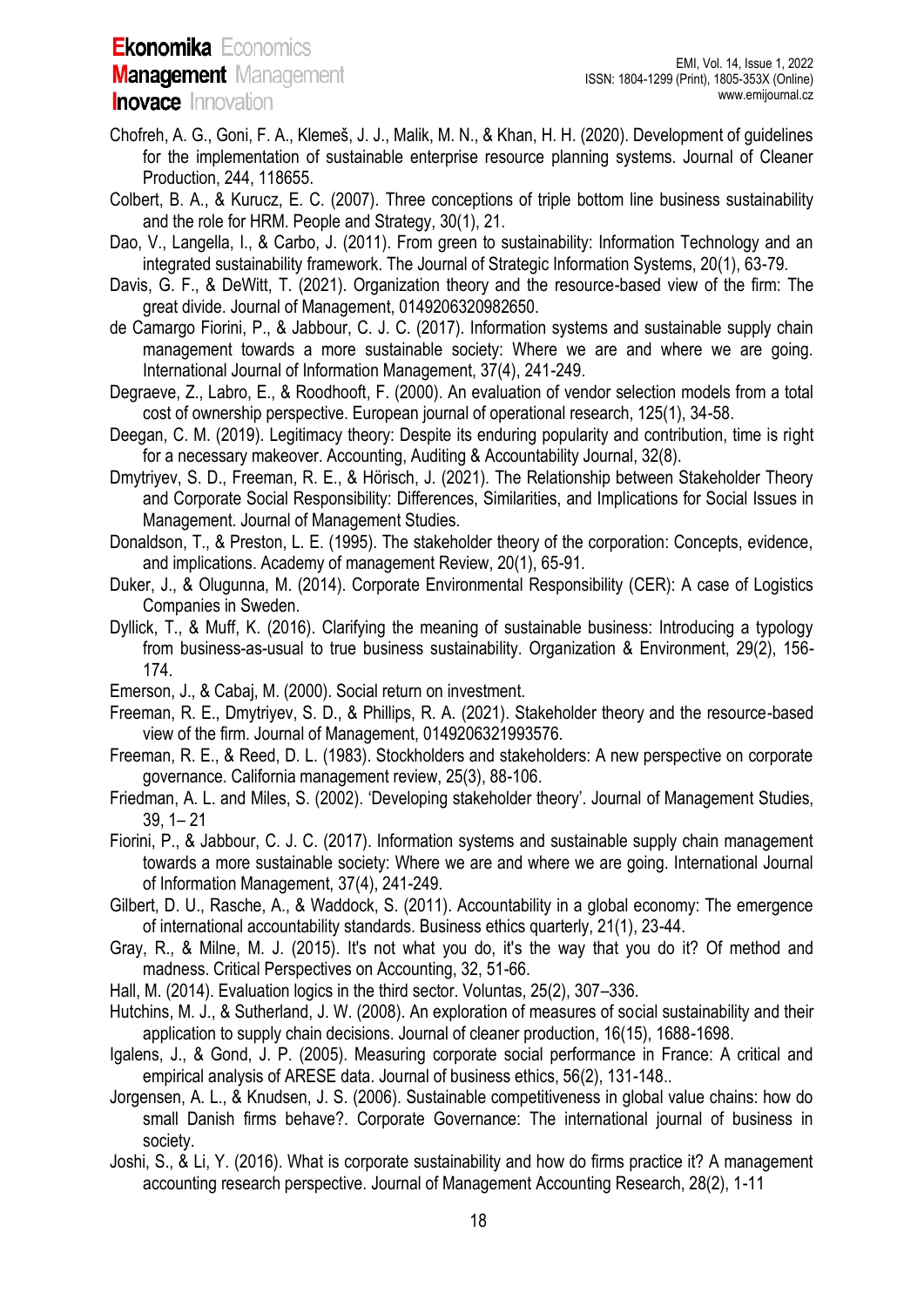- Kagermann, H., Wahlster, W., & Helbig, J. (2013). Recommendations for implementing the strategic initiative Industrie 4.0: Final report of the Industrie 4.0 Working Group. Forschungsunion: Berlin, Germany.
- Kara, H. (2012). Research and evaluation for busy practitioners: a time-saving guide. Policy Press.
- King, B. G., & Soule, S. A. (2007). Social movements as extra-institutional entrepreneurs: The effect of protests on stock price returns. Administrative Science Quarterly, 52(3), 413-442.
- Kraaijenbrink, J., Spender, J. C., & Groen, A. J. (2010). The resource-based view: A review and assessment of its critiques. *Journal of management*, *36*(1), 349-372.
- Labuschagne, C., Brent, A. C., & Van Erck, R. P. (2005). Assessing the sustainability performances of industries. Journal of cleaner production, 13(4), 373-385.
- Lehtonen, M. (2004). The environmental–social interface of sustainable development: capabilities, social capital, institutions. Ecological economics, 49(2), 199-214.
- Maier, F., Schober, C., Simsa, R., & Millner, R. (2015). SROI as a method for evaluation research: Understanding merits and limitations. VOLUNTAS: International Journal of Voluntary and Nonprofit Organizations, 26(5), 1805-1830.

Mallampally, P., & Sauvant, K. P. (1999). Guest Article: Foreign Direct Investment in Developing Countries. Finance & Development, 36(001), 34-37.

- Mandal, S., & Scholar, V. (2011). Supply chain innovation: a dynamic capability perspective. American Council of Supply Chain Management Professionals, 1-10.
- Mani, V., Gunasekaran, A., Papadopoulos, T., Hazen, B., & Dubey, R. (2016). Supply chain social sustainability for developing nations: Evidence from India. Resources, Conservation and Recycling, 111, 42-52.
- Mani, V., Gunasekaran, A., & Delgado, C. (2018). Supply chain social sustainability: Standard adoption practices in Portuguese manufacturing firms. International Journal of Production Economics, 198, 149-164.
- Mathews, M. R. (1997). Twenty-five years of social and environmental accounting research: is there a silver jubilee to celebrate? Accounting, Auditing & Accountability Journal, 10 (4), 481-531.
- McWilliams, A., & Siegel, D. (2001). Corporate social responsibility: A theory of the firm perspective. Academy of management review, 26(1), 117-127.
- Miles, M. P., & Munilla, L. S. (2004). The potential impact of social accountability certification on marketing: A short note. Journal of Business Ethics, 50(1), 1-11.
- Millar, R., & Hall, K. (2013). Social return on investment (SROI) and performance measurement: The opportunities and barriers for social enterprises in health and social care. Public Management Review, 15(6), 923–941.
- Moeuf, A., Pellerin, R., Lamouri, S., Tamayo-Giraldo, S., & Barbaray, R. (2018). The industrial management of SMEs in the era of Industry 4.0. International Journal of Production Research, 56(3), 1118-1136.
- Moon, J. (2007). The contribution of corporate social responsibility to sustainable development. Sustainable development, 15(5), 296-306.
- Moon, J., Crane, A., & Matten, D. (2005). Can corporations be citizens? Corporate citizenship as a metaphor for business participation in society. Business ethics quarterly, 15(3), 429-453.
- Mohr, L. A., & Webb, D. J. (2005). The effects of corporate social responsibility and price on consumer responses. Journal of consumer affairs, 39(1), 121-147.
- Murphy, P. R., & Poist, R. F. (2002). Socially responsible logistics: an exploratory study. Transportation Journal, 23-35.
- Pesqueux, Y. (2009). Sustainable development: a vague and ambiguous "theory". Society and Business Review.
- Pirsch, J., Gupta, S., & Grau, S. L. (2007). A framework for understanding corporate social responsibility programs as a continuum: An exploratory study. Journal of business ethics, 70(2), 125-140.